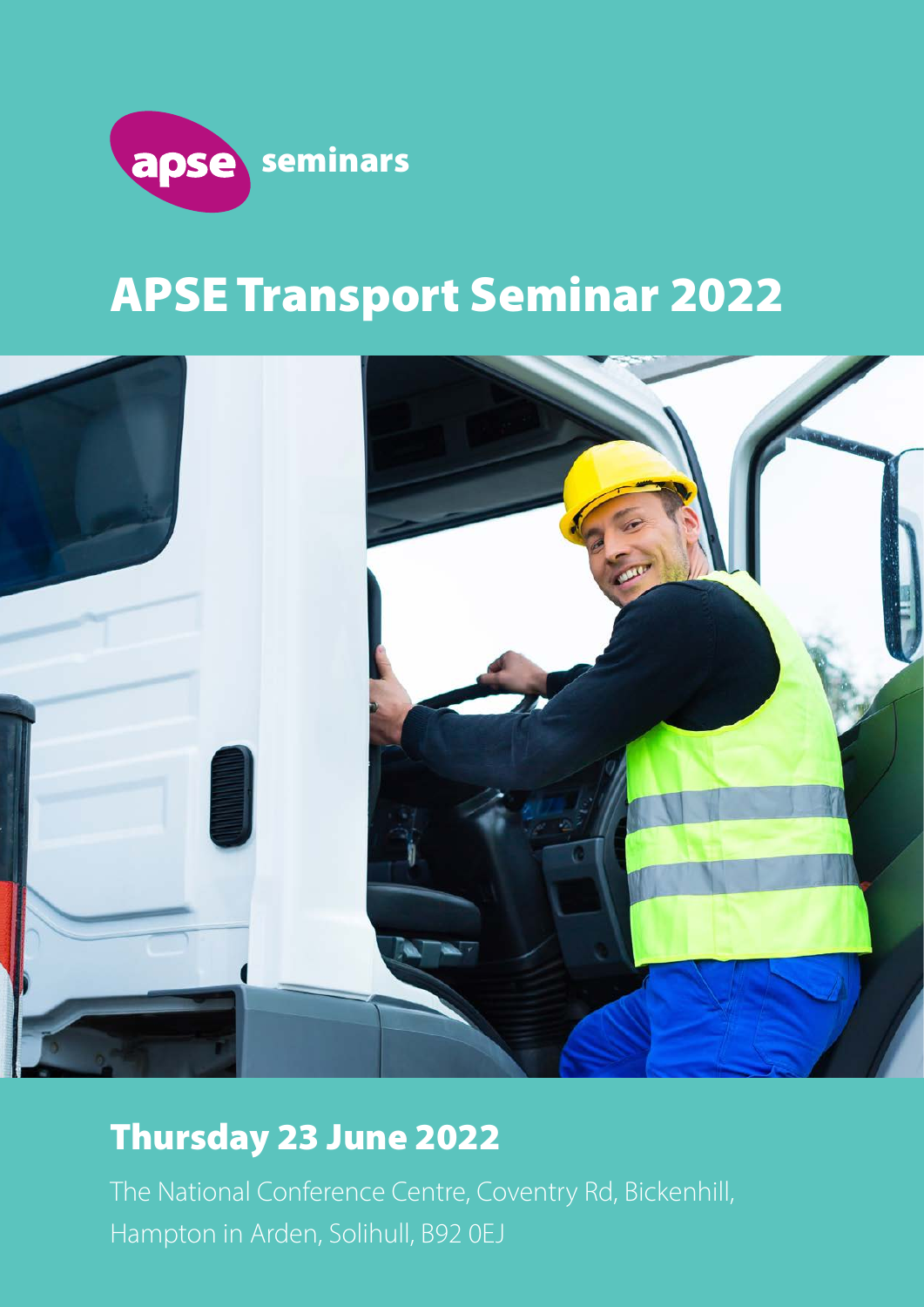# Programme

#### 9:00 Registration and exhibition viewing

10:00 Session One

#### **APSE State of The Market 2022**

- Results of the state of the market survey 2022
- Covid and conflict implications for Transport
- Net Zero and the greening agenda

#### **Paul O'Brien, Chief Executive, APSE**

#### **Driver & Vehicle Standards**

- The continuing evolution of vehicle standards
- Update about Earned Recognition
- Guide to Maintaining Roadworthiness

#### **Laura Great-Rex, Head of Enforcement Relationship Management, DVSA**

#### **Transport Policy and Compliance**

- Keeping your drivers and vehicles legal and compliant
- How to keep your O License
- Managing compliance costs

#### **Robert Saunders, Manager – Member Advice Centre, Logistics UK**

#### *Audience question and answer session*

- 11:30 Coffee break and exhibition viewing
- 12:00 Session Two

#### **The Hydrogen RCV revolution**

- Bridging the Gap to renewable fuels
- Hydrogen / Electric Hybrid vehicle
- Environmentally cost effective vehicle solutions

#### **Simon Hyde, Managing Director, Faun Zoller**

#### **Going Ultra in Nottingham**

- Championing Ultra Low Emission Vehicles (ULEV)
- Implementing the infrastructure whilst maintaining a business case
- Developing a commercial EV workshop

#### **Matt Ralfe, Innovation and Change Manager, Nottingham City Council**

#### *Audience question and answer session*

12:50 Lunch and exhibition viewing

#### 13:40 Session Three

#### **Operator licensing and compliance**

- Licensing & Regulation in 2019
- Tyres, Drivers Hours and the Working Time Directive
- Expectations of Local Government for the future

#### **Kevin Rooney, Traffic Commissioner, West of England**

#### *Audience question and answer session*

14:20 Coffee break and exhibition viewing

14:40 Session Four

#### **SEND and school transport in a post-COVID era**

- Restructuring the Wolverhampton Transport Unit
- Current challenges and solutions
- Optimising the in-house minibus and contact taxi mix

#### **Beth Cooper, Travel Unit Manager, Wolverhampton City Council**

#### **Future Vehicle Ownership,**

- Salary sacrifice, employee electric vehicles at a discount
- Leasing options in a changing market
- Can leasing remove investment risk

#### **Peter Hollinshead, Director, FleetSAVE Limited**

#### **Managing Capital Assets during transition**

- Emerging evidence on Electric Vehicle life cycles
- Strategic capital forecasts and associated budgets
- Future Asset Replacement plans

#### **Nick Bridle, Senior Industry Consultant, Assetworks**

#### *Audience question and answer session*

16:00 Seminar end